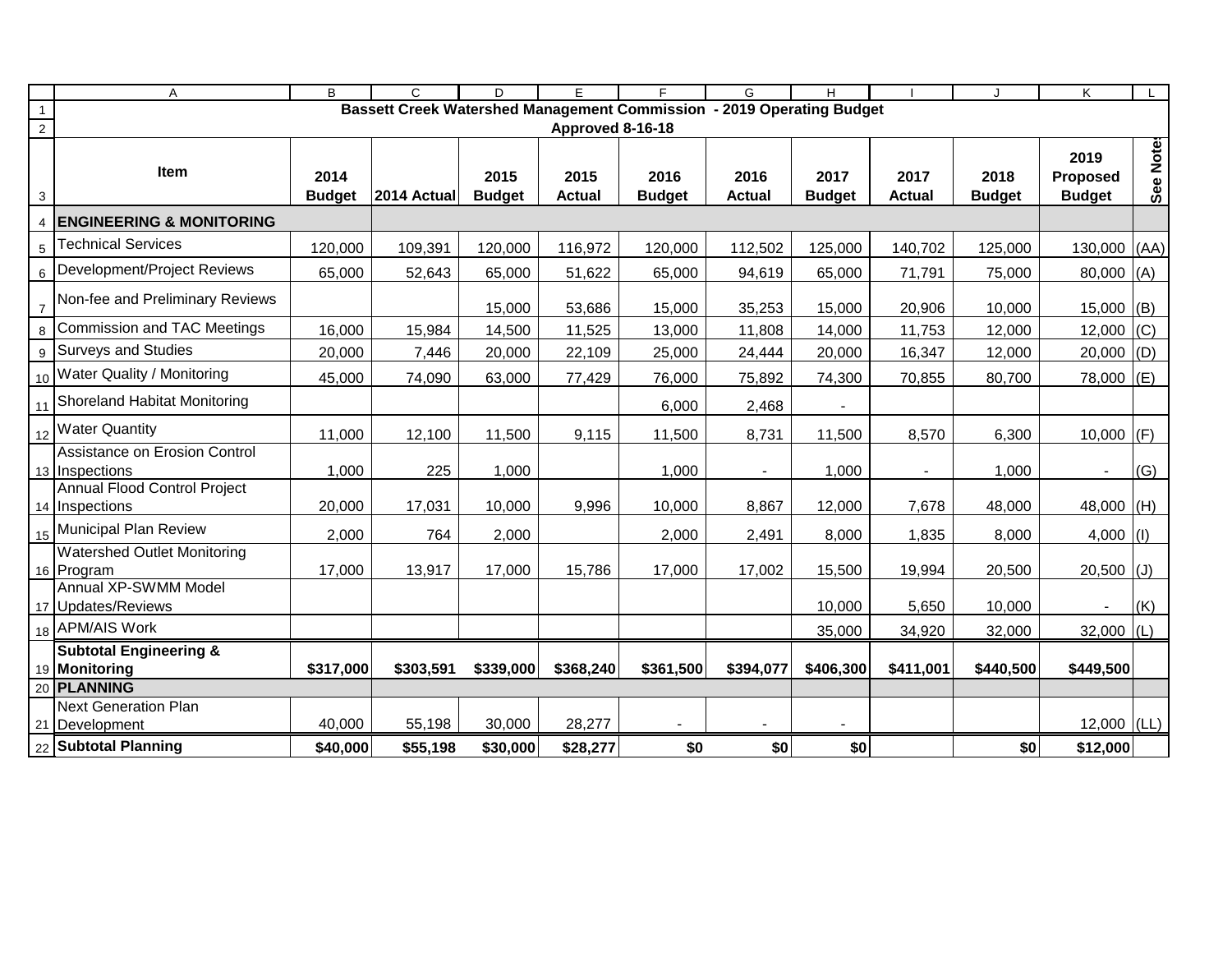|                | A                                                                     | B             | $\mathsf{C}$   | D             | E                 |                   | G             | H             |                 |               | K                        |           |
|----------------|-----------------------------------------------------------------------|---------------|----------------|---------------|-------------------|-------------------|---------------|---------------|-----------------|---------------|--------------------------|-----------|
| $\mathbf{1}$   | Bassett Creek Watershed Management Commission - 2019 Operating Budget |               |                |               |                   |                   |               |               |                 |               |                          |           |
| $\overline{2}$ | Approved 8-16-18                                                      |               |                |               |                   |                   |               |               |                 |               |                          |           |
|                |                                                                       |               |                |               |                   |                   |               |               |                 |               | 2019                     | See Notes |
|                | Item                                                                  | 2014          |                | 2015          | 2015              | 2016              | 2016          | 2017          | 2017            | 2018          | Proposed                 |           |
| 3              |                                                                       | <b>Budget</b> | 2014 Actual    | <b>Budget</b> | <b>Actual</b>     | <b>Budget</b>     | <b>Actual</b> | <b>Budget</b> | <b>Actual</b>   | <b>Budget</b> | <b>Budget</b>            |           |
| 23             | <b>ADMINISTRATION</b>                                                 |               |                |               |                   |                   |               |               |                 |               |                          |           |
| 24             | Administrator                                                         | 60,000        | 53,917         | 62,000        | 59,395            | 62,000            | 59,033        | 67,200        | 60,559          | 67,200        | 69,200                   | (M)       |
|                | $_{25}$   Legal                                                       | 18,500        | 22,269         | 18,500        | 12,969            | 18,500            | 15,470        | 18,500        | 16,249          | 17,000        | $17,000$ (N)             |           |
| 26             | <b>Financial Management</b>                                           | 3,045         | 3,045          | 3,200         | 3,200             | 3,200             | 3,277         | 3,200         | 3,200           | 3,200         | 3,500                    | (O)       |
|                | 27 Audit, Insurance & Bond                                            | 15,500        | 12,476         | 15,500        | 13,181            | 15,500            | 14,606        | 15,500        | 17,304          | 15,500        | 18,000 (P)               |           |
|                | 28 Digitize Historic Paper Files                                      |               |                | 2,500         |                   | 5,000             | 2,167         |               |                 |               |                          |           |
|                | 29 Meeting Catering Expenses                                          | 3,000         | 1,836          | 2,500         | 1,564             | 2,200             | 1,572         | 2,000         | 1,198           | 1,600         | 1,500                    |           |
| 30             | Administrative Services                                               | 35,800        | 22,763         | 32,000        | 29,843            | 25,000            | 11,583        | 18,000        | 13,346          | 15,000        | 15,000 $\vert (Q) \vert$ |           |
| 31             | <b>Subtotal Administration</b>                                        | \$135,845     | \$116,306      | \$136,200     | $\sqrt{$120,152}$ | $\sqrt{$131,400}$ | \$107,708     | \$124,400     | $\sqrt{11,856}$ | \$119,500     | \$124,200                |           |
| 32             | <b>OUTREACH &amp; EDUCATION</b>                                       |               |                |               |                   |                   |               |               |                 |               |                          |           |
|                | 33 Publications / Annual Report                                       | 2,000         | 2,272          | 4,000         | 1,430             | 2,500             | 1,246         | 2,500         | 1,138           | 1,500         | 1,300 $(QQ)$             |           |
|                | 34 Website                                                            | 2,000         | $\overline{0}$ | 12,000        | 11,802            | 3,500             | 2,275         | 4,400         | 1,228           | 4,200         | 3,000                    | (R)       |
| 35             | <b>Watershed Education Partnerships</b>                               | 15,500        | 11,100         | 15,500        | 10,700            | 15,500            | 9,550         | 15,500        | 12,354          | 13,850        | $15,850$ (S)             |           |
| 36             | Education and Public Outreach                                         | 15,000        | 20,292         | 17,000        | 12,830            | 22,500            | 25,710        | 20,000        | 19,302          | 22,000        | $25,000$ (T)             |           |
|                | 37 Public Communications                                              | 3,000         | 1,198          | 3,000         | 2,270             | 2,500             | 1,128         | 2,500         | 732             | 2,500         | 1,000                    |           |
| 38             | <b>Subtotal Outreach &amp; Education</b>                              | \$37,500      | \$34,862       | \$51,500      | \$39,032          | \$46,500          | \$39,909      | \$44,900      | \$34,754        | \$44,050      | \$46,150                 |           |
| 39             | <b>MAINTENANCE FUNDS</b>                                              |               |                |               |                   |                   |               |               |                 |               |                          |           |
|                | 40 Channel Maintenance Fund                                           | 25,000        | 25,000         | 25,000        | 25,000            | 25,000            | 25,000        | 25,000        | 25,000          | 25,000        | $25,000$ (U)             |           |
|                | <b>Flood Control Project Long-Term</b>                                |               |                |               |                   |                   |               |               |                 |               |                          |           |
|                | 41 Maint.                                                             | 25,000        | 25,000         | 25,000        | 25,000            | 25,000            | 25,000        | 25,000        | 25,000          | 25,000        | $25,000$ (V)             |           |
|                | 42 Subtotal Maintenance Funds                                         | \$50,000      | \$50,000       | \$50,000      | \$50,000          | \$50,000          | \$50,000      | \$50,000      | \$50,000        | \$50,000      | \$50,000                 |           |
|                | 43 TMDL WORK                                                          |               |                |               |                   |                   |               |               |                 |               |                          |           |
| 44             | <b>TMDL Implementation Reporting</b>                                  | 20,000        | 20,000         | 20,000        | 15,881            | 20,000            | 18,950        | 20,000        | 19,209          | 10,000        | $10,000$ (W)             |           |
|                | 45 Subtotal TMDL Work                                                 | \$20,000      | \$20,000       | \$20,000      | \$15,881          | \$20,000          | \$20,000      | \$20,000      | \$19,209        | \$10,000      | \$10,000                 |           |
|                | $\frac{1}{46}$ GRAND TOTAL                                            | \$600,345     | \$579,957      | \$626,700     | \$621,582         | \$609,400         | \$611,694     | \$645,600     | \$626,820       | \$664,050     | \$691,850                |           |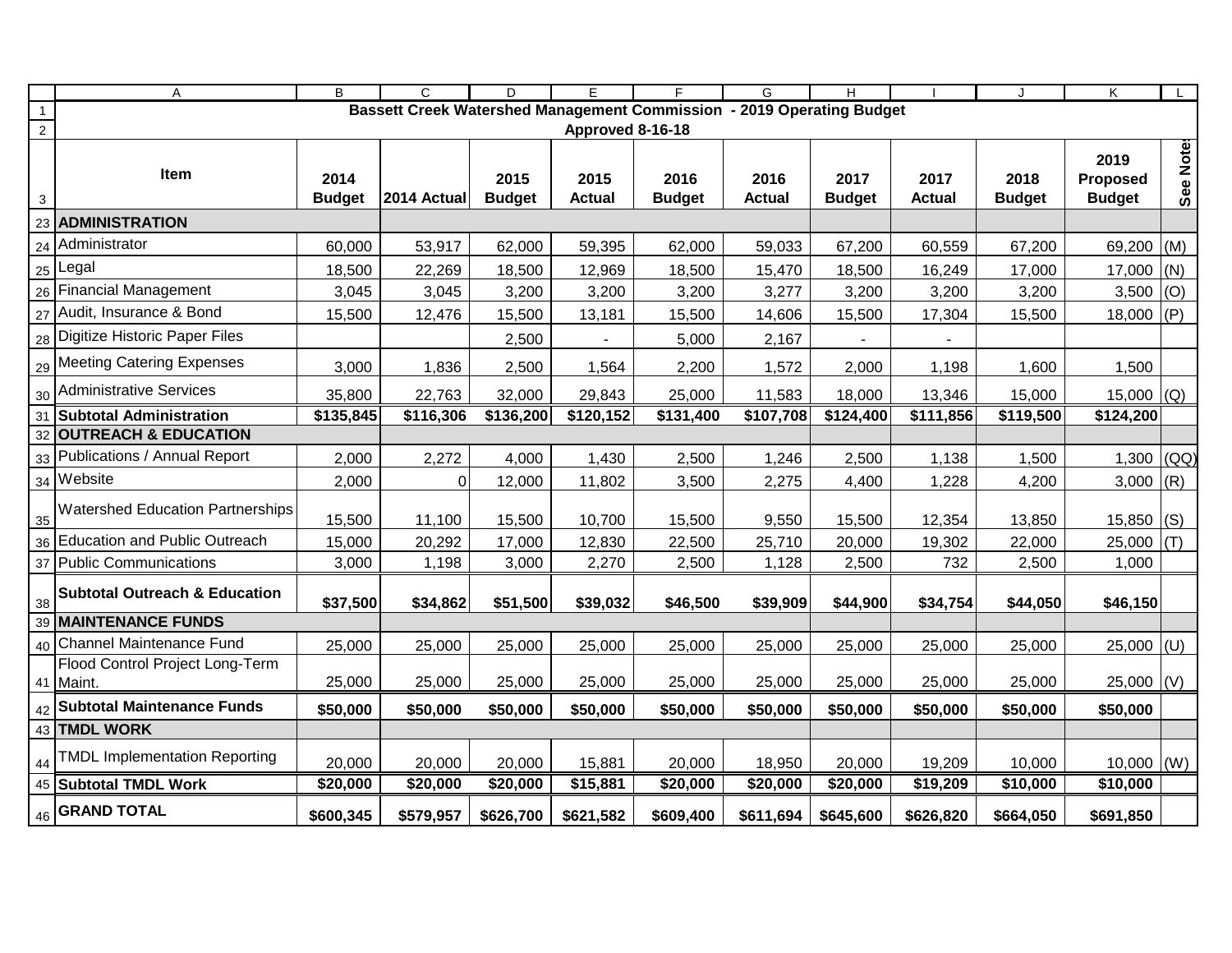## **NOTES**

(AA) New and more complicated issues continue to arise requiring engineer review, analyses, input.

(A) Partially funded by application fees; with the creation of the preliminary and non-fee budget category, most of the review costs will be covered by application fees. 2019 budget assumes 40 submittals at average cost of \$2,000 - \$2,500 per review, which is based on 2014 -2017 trend of increasing number of submittals and increased number of complex reviews (including MIDS)

(B) Assumes increase in non-fee reviews in 2019 based on actual spent in 2017 (\$20,906) and reviews for light rail projects may still be needed as these projects have been delayed. This was a new line item in 2015 used to cover reviews for which either we do not receive an application fee or it's too early in the process for us to have received an application fee (such as the Blue Line LRT, SWLRT, MnDOT projects, etc.). Through agreements with Met Council, some of these costs were recovered in 2015, 2016, 2017 and expected in 2018.

(C) Includes attendance at BCWMC meetings, TAC meetings and Next Generation Plan Steering Committee meetings (through 2015). 2010- 2013 estimates based on 18 meetings. 2014 estimate based on 30 meetings. 2015 estimate based on 24 meetings. 2016 and 2017 estimates based on 18 meetings (12 BCWMC meetings & 6 TAC meetings). 2017 budget increased to allow for additional BCWMC Engineer staff to attend Commission/TAC meetings (total of 3 assumed). 2018 budget was reduced from 2017. 2019 budget assumed same as 2018.

(D) For Commission-directed surveys and studies not identified in other categories - e.g., past work has included watershed tours, Medicine Lake outlet work, Flood Control Project Maintenance and Responsibilites, Sweeney Lake sediment monitoring, stream monitoring equipment purchase. 2018 budget was reduced from previous years for overall budget savings. 2019 proposed budget is more in line with previous years and gives Commission flexibility to investigate or tackle unforeseen issues that arise. Could include funding for iron filings study in Northwood Lake or elsewhere.

(E) Routine lake and stream monitoring. See details on next page.

(F) Water Quatity (lake level) monitoring. 2018 budget lowered for budget savings and will result in fewer data points. 2019 budget recommended for setting/checking benchmarks and flooding elevations; NAVD 88 benchmarks

(G) After recommendations from the TAC and Budget Committee,the Commission's ended the erosion and sediment control inspection program (Watershed Inspection) in 2014 due to duplication with activities required by the member cities. Some budget remained here to provide, as requested by the Commission, some oversight of city inspection activities (reports of inspections are available from each city). However, little or no expenses have been incurred since 2014. Recommended to remove from budget. If inspections are needed they can be charged to general technical services.

(H) 2019 budget includes double box culvert inspection, following NASSCO protocol (\$36,000), and based on BCMWC's new Flood Control Project policies approved in 2016; 2019 budget also includes the annual FCP inspection (\$12,000). 2018 budget includes 2nd Street (deep) tunnel inspection, following NASSCO protocol, and based on BCMWC's new Flood Control Project policies approved in 2016, which call for more-frequent inspection of the deep tunnel (\$36,000, with approximately \$10,000 for subcontractors - crane rental and Rescue Resources); the 3rd Ave tunnel will also be inspected at the same time as the 2nd Street tunnel (they are connected), rather than in 2019 (as called for in schedule); 2018 budget also includes the annual inspection (\$12,000). 2017, 2016 and 2015 budgets include usual inspection. 2017 budget increased to allow for more followup with cities, stemming from Flood Control Project Maintenance and Responsibilities-related effort. 2014 budget included inspection of double box culvert (performed once every 5 years).

(I) Although the bulk of the reviews will be completed under the 2018 budget, the 2019 budget assumes a couple reviews/approvals may extend into 2019. This task has also included review of adjacent WMO plan amendments, and review of city ordinances.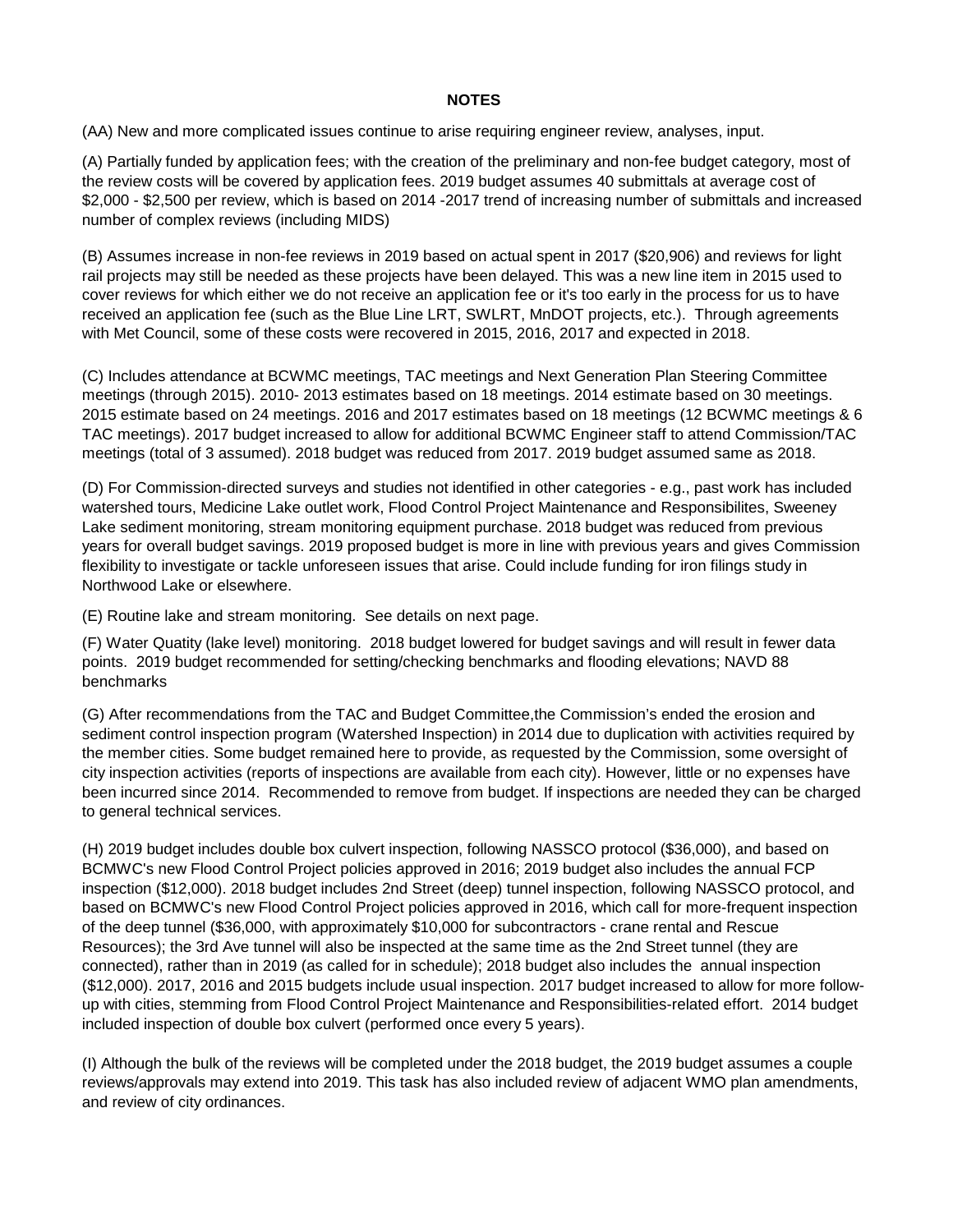(J) Monitoring at the Watershed Outlet Monitoring Program site in Minneapolis through an agreement with Met Council. Commission is reimbursed \$5,000 from Met Council. Met Council pays for equipment, maintenance, power, cell service, and lab analyses. Monitoring protocol changed in 2017 with collection of bi-monthly samples (up from once-per-month sampling). \$20,500 includes \$16,000 for Wenck or similar contractor + \$4,500 for Barr's data management and analyses

(K) This item is used to make updates to the XP-SWMM model, coordinate with P8 model updates, and assist cities with model use. However, no XP-SWMM updates are expected in 2019 and 2020 due to work on the grant funded FEMA modeling project. This line item will return in the 2021 operating budget

(L) Funds to implement recommendations of Aquatic Plant Management/Aquatic Invasive Species Committee likely including curly-leaf pondweed control in Medicine Lake and small grant program for launch inspectors, education/outreach, etc. by other organizations including TRPD, AMLAC, others

(LL) Funding that will be set aside and accrued over next 5 years to pay for 2025 Watershed Plan development which will start in 2023.

(M) Includes 3% increase in Administrator hourly rate as recommended by Budget Committee. \$72/hour for average of 80 hours per month.

(N) For Commission attorney. No change in budget over 2018 levels.

(O) Funding for City of GV staff's monthly accounting activities and coordination of annual audit. Slight increase recommended as amount has not changed in many years.

(P) Insurance and audit costs have risen considerably in the last two years.

(Q) Recording Secretary \$42/hr rate \* 21 hrs/mo (6.5 hrs for minutes, 14.5 for social media, writing articles, coordinating with city communication staff) + \$370 annual mileage + \$250/mo meeting packet printing/mailing + \$546 contingency

(QQ) Budget decrease to be more in line with actual expenses in last few years. Costs associated with Commission Engineer assistance with annual report

(R) Based on 2017-2019 agreement with HDR for website hosting and maintenance activities and closer to actual funds spent in 2017.

(S) Includes CAMP (\$7,000), River Watch (\$2,000), Metro Watershed Partners (\$3,500), Metro Blooms (\$3,000), Children's Water Festival (\$350). Does not allow for additional partnerships or increases in contributions. CAMP costs set by Met Council will increase significantly in 2019 (after 16 years w/o increases)

(T) Includes funding for West Metro Water Alliance at \$13,000 plus \$12,000 for 50th Anniversary events, document production, etc. and some funding for other educational supplies and materials including educational signage, display materials, Commissioner training, etc.

(U) Will be transferred to Channel Maintenance Fund

(V) Will be transferred to Long-Term Maintenance Fund

(W) Budget reduced in 2018 for overall budget savings.Task includes reporting on TMDL implementation and updating P8 model to include new BMPs.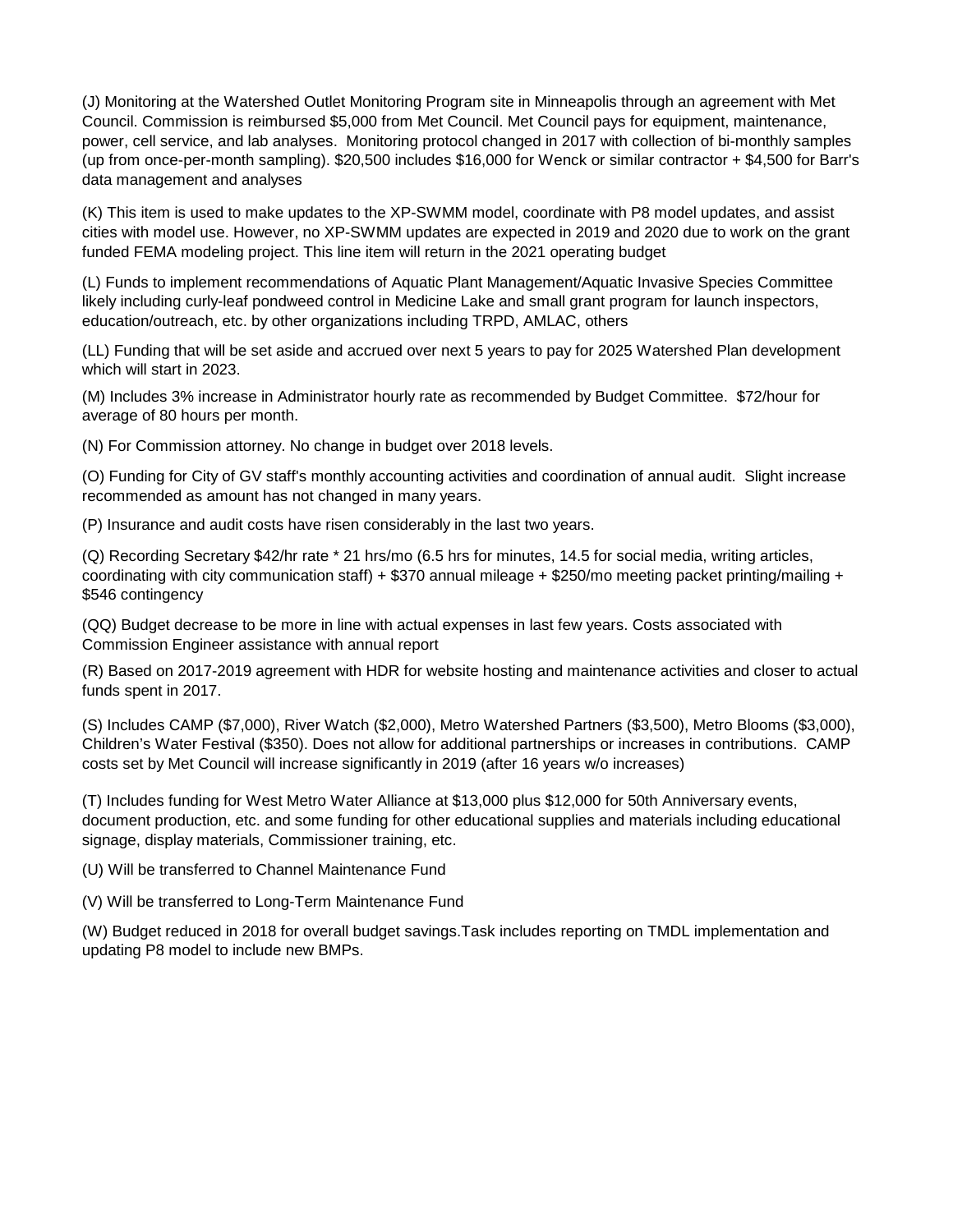| <b>Budget item</b>     | Item description                                                                    | <b>Estimated cost</b> |
|------------------------|-------------------------------------------------------------------------------------|-----------------------|
| <b>Cavanaugh Lake</b>  | Detailed lake monitoring includes monitoring one location each at                   | \$43,000              |
| (Plymouth) and         | Cavanaugh Lake and Northwood Lake on six occasions for selected                     |                       |
| <b>Northwood Lake</b>  | parameters (total phosphorus, soluble reactive phosphorus, total                    |                       |
| (New Hope)             | nitrogen, chlorophyll a, chloride, temperature, pH, DO, specific                    | (Note: estimated      |
| detailed lake          | conductance, and oxidation reduction potential), plus parameters                    | cost will be lower    |
| monitoring             | associated with AIS vulnerability (calcium, alkalinity, hardness,                   | for Cavanaugh Lake    |
|                        | sodium, magnesium, potassium, dissolved inorganic carbon, and                       | if TRPD completes     |
|                        | dissolved organic carbon), sample analysis, phytoplankton and                       | the monitoring,       |
|                        | zooplankton collection and analysis, an aquatic plant survey (two                   | aquatic plant         |
|                        | occasions), preparation of a presentation and preparation of a final                | monitoring, and       |
|                        | report (following template of 2016 & 2017 reports).                                 | lab analyses.)        |
|                        |                                                                                     |                       |
|                        | Assessment of vulnerability to AIS infestations (\$1,000/lake)                      | \$2,000               |
| Second year of         | The stream water quality monitoring program is designed to                          |                       |
| two-year stream        | approximate the Metropolitan Council's Watershed Outlet                             |                       |
| water quality/         | Monitoring Program (WOMP) design for one location-North                             |                       |
| quantity               | Branch (two additional locations would be monitored in years 3-                     |                       |
| monitoring effort      | 4, and in years 5-6). The costs include 24 grab samples                             |                       |
| (automatic             | (approximately 1.5 per month for the open water period) and 16                      |                       |
| sampling) on           | storm samples. This approximates a recent change to the WOMP                        |                       |
| <b>North Branch</b>    | sampling protocols from monthly to bi-monthly samples (some                         |                       |
|                        | WOMP stations do not collect grab samples in the winter).                           | \$23,000              |
|                        | Parameters to be monitored include:                                                 |                       |
|                        | Dissolved<br>Nitrate/Nitrite<br>Total<br>$\bullet$<br>$\bullet$                     |                       |
|                        | Phosphorus<br>Phosphorus                                                            |                       |
|                        | Ortho<br><b>TKN</b><br>Ammonia N<br>٠                                               |                       |
|                        | Phosphorus                                                                          |                       |
|                        | Chloride<br><b>VSS</b><br><b>TSS</b>                                                |                       |
|                        | Chl-a<br>E. Coli<br>Alkalinity                                                      |                       |
|                        | Hardness<br><b>TOC</b><br>Metals                                                    |                       |
|                        | Sulfate                                                                             |                       |
| <b>General Water</b>   | Potential items/issues include:                                                     | \$10,000              |
| <b>Quality Task</b>    | Inventorying chloride sources and/or improvement measures<br>$\bullet$              |                       |
|                        | Preparing for TMDL studies on Northwood Lake and the                                |                       |
|                        | Bassett Creek fish impairments, including coordination with                         |                       |
|                        | the MPCA                                                                            |                       |
|                        | Internal load assessments and/or investigation(s) of                                |                       |
|                        | alternative chemical treatments for Medicine Lake, Lost Lake,                       |                       |
|                        | Sweeney, etc.                                                                       |                       |
|                        | Evaluating carp population dynamics in the Sweeney branch<br>(down to Schaper Pond) |                       |
|                        | Addressing new AIS species (in 2017, the Medicine Lake zebra                        |                       |
|                        | mussels effort was charged to the Technical Services budget)                        |                       |
|                        | If any of these become larger efforts, they could be charged to                     |                       |
|                        | the Surveys & Studies budget.                                                       |                       |
| <b>Total Estimated</b> |                                                                                     | \$78,000              |
| <b>Budget</b>          |                                                                                     |                       |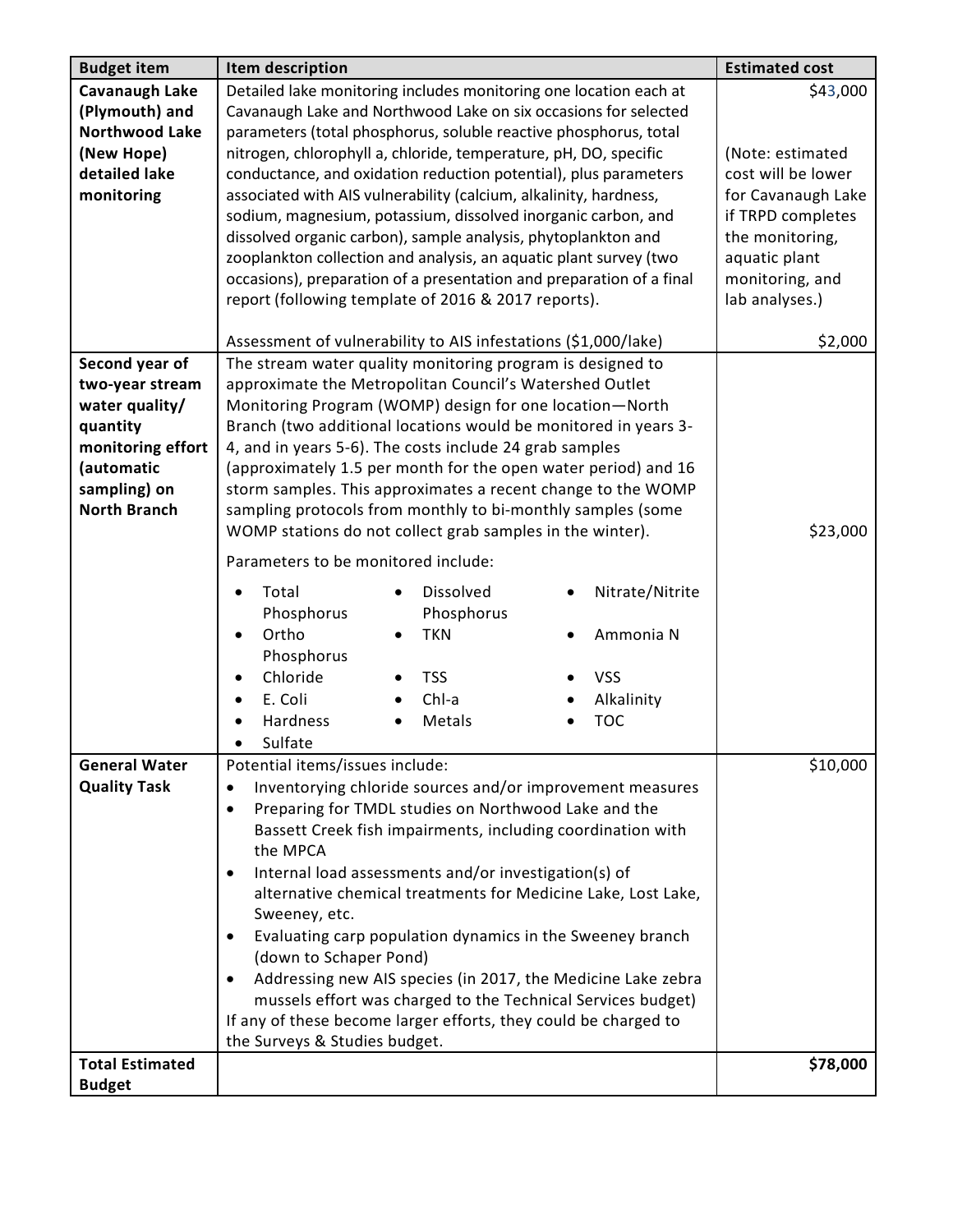## **2018 Financial Information**

| Fund Balance as of January 31, 2018 (audited)                         |           |   | 368,445   |
|-----------------------------------------------------------------------|-----------|---|-----------|
| Income from assessments in 2018                                       | ÷         |   | 515,050   |
| Expected interest income in 2018                                      | +         |   |           |
| Expected income from project review fees                              | ٠         |   | 55,000    |
| Expected income from CIP Administrative Funds                         | $\ddot{}$ |   | 27,000    |
| Expected transfer from Long-term Maint Fund for Flood Control Project | $\ddot{}$ |   | 48,000    |
| Expected income from WOMP reimbursement                               |           |   | 5,000     |
| Expected income from reimbursements from 2018 work <sup>1</sup>       | $\ddot{}$ | S | 18,000    |
| Estimated funds available for fiscal year 2018                        |           |   | 1,036,495 |
| Estimated expenitures for fiscal year 2018                            |           |   | 664,050   |
| Estimated fund balance as of January 31, 2019                         |           |   | 372,445   |

<sup>1</sup> Through new agreements for SWLRT & Blue Line LRT. Agreements total \$22,000 but not likely to use and be reimbursed for total amt in 2018

| 2019 Revenues                                                                      |           |               |
|------------------------------------------------------------------------------------|-----------|---------------|
|                                                                                    |           |               |
| <b>Expected Income</b>                                                             |           |               |
| <b>Proposed Assessments to cities</b>                                              | +         | 529,850       |
| Use of fund balance                                                                | $\ddot{}$ | \$<br>21,000  |
| CIP Administrative Funds (2.0% of est. requested levy of \$1.4M)                   | $\ddot{}$ | \$<br>28,000  |
| Project review fees                                                                | $\pm$     | \$<br>60,000  |
| Transfer from Long-term Maint Fund for Flood Control Proj Inspections <sup>2</sup> | $\ddot{}$ | \$<br>48,000  |
| <b>WOMP</b> reimbursement                                                          | $\ddot{}$ | \$<br>5,000   |
| <b>Expected reimbursement for Blue Line LRT work</b>                               | +         | \$            |
| Interest income in 2019                                                            | ÷.        | \$            |
|                                                                                    |           | \$<br>691,850 |
|                                                                                    |           |               |
| <b>Expected Expenses</b>                                                           |           |               |
| Total operating budget                                                             |           | \$<br>691,850 |
|                                                                                    |           |               |
| <b>Fund Balance Details</b>                                                        |           |               |
| Est. Beginning Fund Balance (Jan 31, 2019)                                         |           | 372,445       |
| Use of Fund Balance (see income above)                                             |           | 21,000        |
| Est. Remaining Fund Balance (Jan 31, 2020)                                         |           | 351,445       |

2 Requires reducing Long Term Flood Control Project Amount by \$23,000.